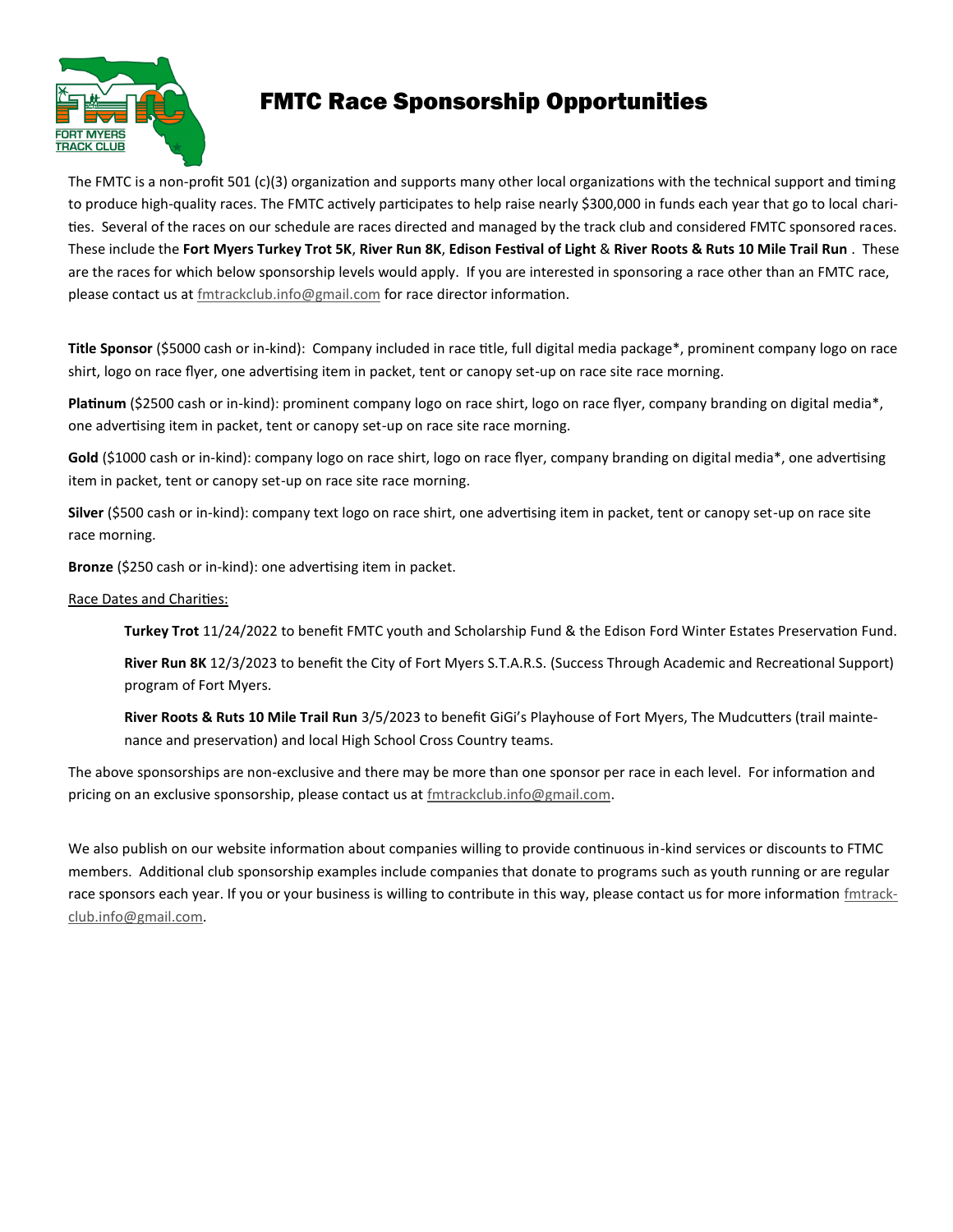## FMTC Sponsorship Form

Race Dates and Charities (check event:

- \_\_**\_\_\_ Turkey Trot** 11/24/2022
- \_\_**\_\_\_ River Run 8K** 12/3/2022
- \_\_**\_\_\_ River Roots & Ruts 10 Mile Trail Run** 3/5/2023

| Title Sponsor (\$5000+)   |
|---------------------------|
| Platinum Sponsor (\$2500) |
| Gold Sponsor (\$1000)     |
| Silver Sponsor (\$500)    |
| Bronze Sponsor (\$250)    |

Event Sponsoring:

*(Turkey Trot 5K, River Run 8K or River Roots & Ruts 10 Mile Trail Run & Rely. Please fill out a separate form for each event your business or organization intends to sponsor.)*

| <b>FMTC Representative:</b> |  |
|-----------------------------|--|

Make checks payable to the **Fort Myers Track Club** and return this commitment to **P.O. Box 60131, Fort Myers, FL 33906**. If you have questions, please contact JeAnne Hertel (239)400-9305 or [fmtrackclub.info@gmail.com.](mailto:fmtrackclub.info@gmail.com)The Fort Myers Trak Club is a nonprofit 501 (c)(3) organization. For tax purposes you receive nothing of value in consideration of your donation. Please retain of copy of this for your records.

*The FMTC is a volunteer organization and supports many other local organizations with the technical support in producing highquality races. The FMTC actively participates to help raise nearly \$200,000 in funds each year that go to local charities.*





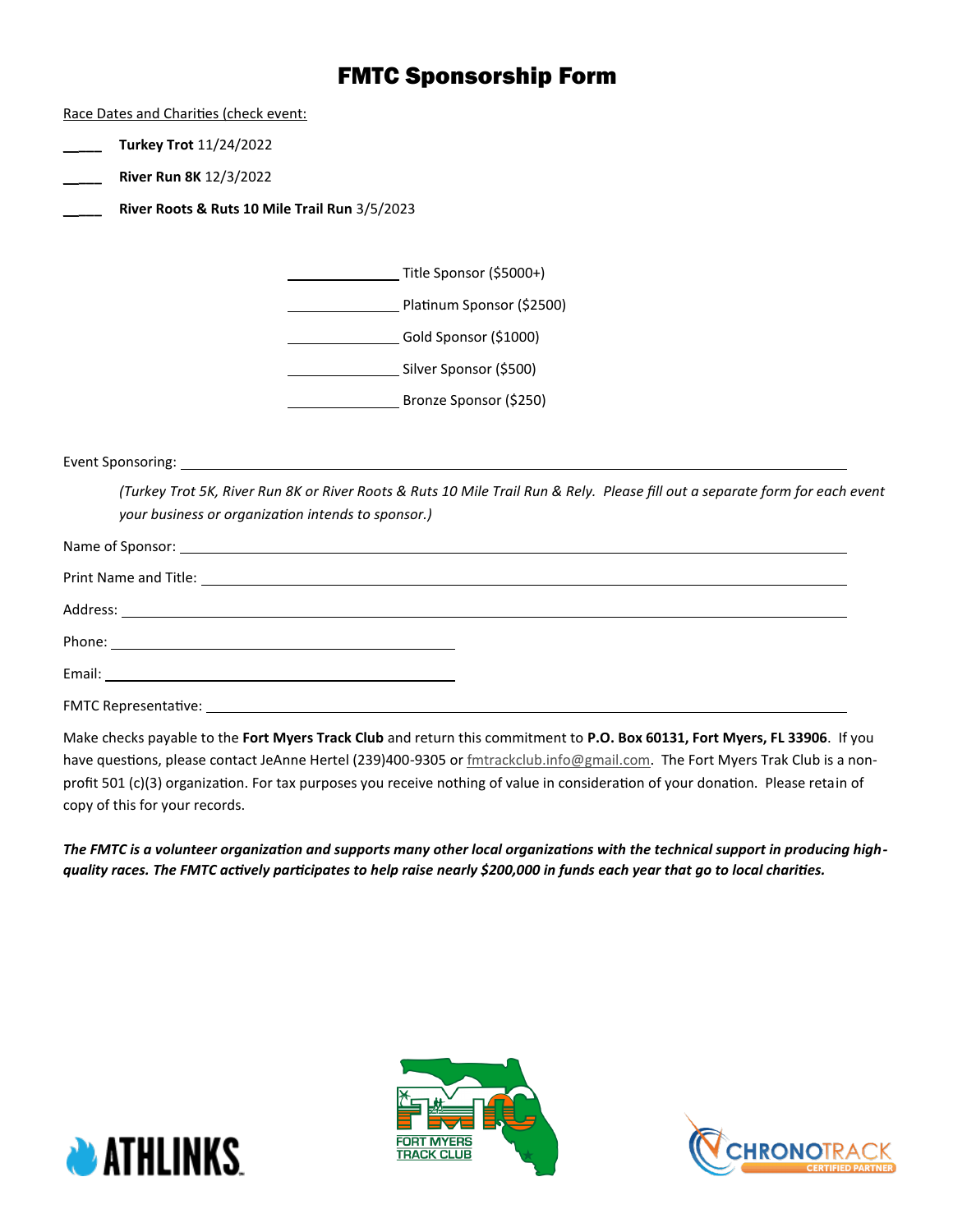# FMTC In-Kind Sponsorship Form

Event Sponsoring:

*(Turkey Trot 5K, River Run 8K, River Roots & Ruts 10 Mile Trail Run. Please fill out a separate form for each event your business or organization intends to sponsor.)*

Description of Donation Item(s) including quantity: Estimate fair market value: Name of Sponsor: Print Name and Title: Address: Phone: Email: FMTC Representative:

Make checks payable to the **Fort Myers Track Club** and return this commitment to **P.O. Box 60131, Fort Myers, FL 33906**. If you have questions, please contact JeAnne Hertel (239)400-9305 or [fmtrackclub.info@gmail.com.](mailto:fmtrackclub.info@gmail.com)The Fort Myers Trak Club is a nonprofit 501 (c)(3) organization. For tax purposes you receive nothing of value in consideration of your donation. Please retain of copy of this for your records.